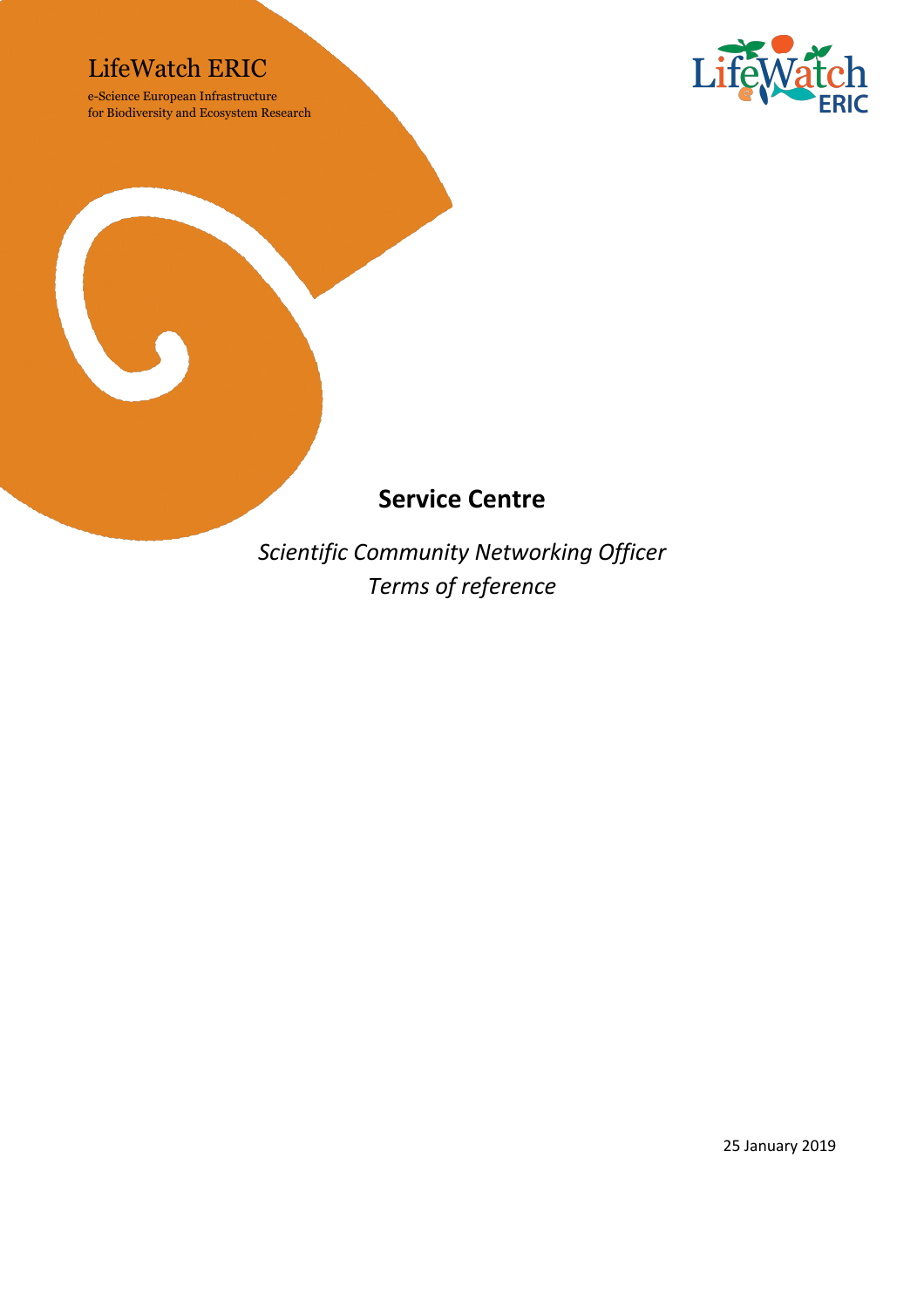

#### **Job description**

JOB TITLE: Scientific Community Networking Officer LOCATION: LifeWatch ERIC Service Centre premises in Lecce (Italy) Position: Full-time, Max. 24 months

#### **Main accountabilities**

- I. She/he will work under the supervision of and directly report to the SC Director and for the continuous development of the LifeWatch ERIC scientific biodiversity and ecosystem community and its connection with the scientific community at larger European and Global scale.
- II. She/he will support the SC Director in the activities of mapping the scientific themes development and analysing the overall community needs, aimed at defining the hotspot research areas requiring focused effort by LW-ERIC in terms of service development and deployment:
- III. She/he will work on networking actions targeting different key stakeholders, which represent components of the scientific community;
- IV. She/he will support the activities of the internal and external groups mapping the research needs of the scientific community of users of the LifeWatch ERIC;
- V. She/he will maintain and update the Biodiversity and Ecosystems Community Portal of LifeWatch ERIC, organising and managing the LifeWatch B&E user community directories and addressing security, legal and performance issues with the support of the Web Portal Officer;

#### **The ideal candidate should meet the following requirements**

The call is searching for an early career researcher, with research experience in the fields of ecological and evolutionary sciences, including ecological informatics, meeting the following requirements:

• Have a higher university degree or equivalent qualifications in Biological, Natural or Environmental Sciences;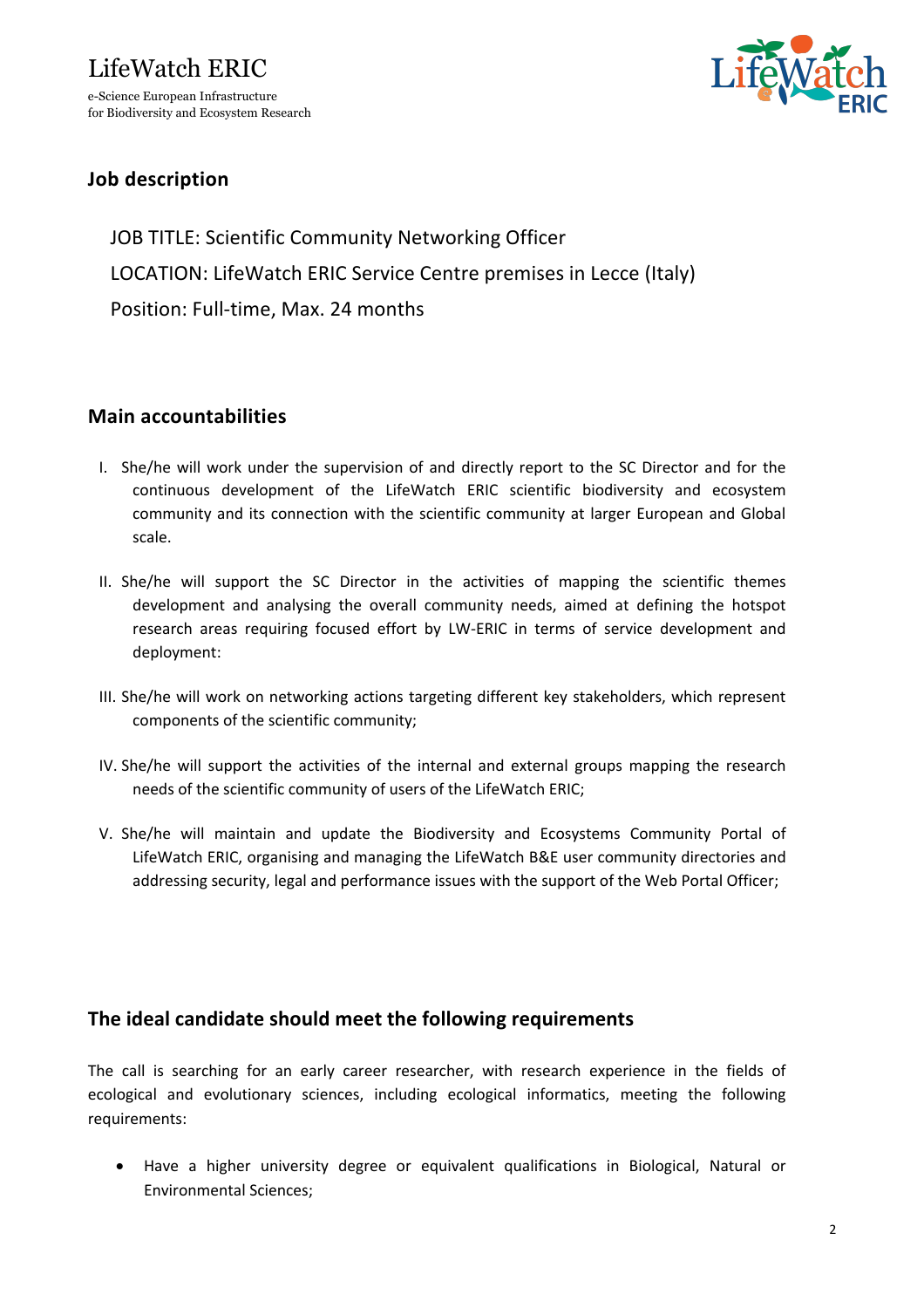for Biodiversity and Ecosystem Research



- Have a PhD in the fields of ecological and evolutionary sciences, including ecological informatics;
- At least 3 years of accredited professional experience, as post doc or equivalent position, in universities, research centres of international initiatives and organisation;
- Have accredited international experience and research or working experience in international research groups or international initiatives or organisation;
- Some experience with programming languages for data analysis and modelling and web portal organisation and management, as basic knowledge of CMS (LifeRay) and LMS (Moodle), of data management tools also using semantic resources, and of analytic tools (R language and environment), or declared attitude to improve autonomously her/his capacity in these fields in the first 60 days (trial period) of contract;
- Fluency in written and spoken English. Skills in other European working languages are beneficial;
- Proven organisation and communicative skills, keen in working in team and under tight deadlines, and international environment and multi language contexts;
- Be available to travel abroad for the specific working needs of this position.

#### **The vacancy is subject to the following procedure**

- A short covering letter and Curriculum Vitae\* (EUROPASS format, 4 pages at the most) should be submitted to Administration (sara.caramuscio@lifewatch.eu) and in cc to the Interim Service Centre Director (alberto.basset@lifewatch.eu) by **February 23rd, 2019.** Please write "**SC Scientific Community Networking Officer Candidature**" in the mail subject;
- Shortlisted candidates will be contacted directly by the LifeWatch ERIC Service Centre Interim Director;
- Candidates may be called for an interview with the LifeWatch ERIC Service Centre Interim Director;
- She/he will be appointed for a 24-month period maximum. A competitive salary, 33,000 $\epsilon$  38.000€ based on the qualifications and experience of the candidate, will be offered. Employment will be in Italy, follow Italian employment law and be subjected to 60-day trial period;
- This position is a full-time job. Her/his main office will be located at the Service Centre premises in Lecce without prejudice of the establishment of others in the future;